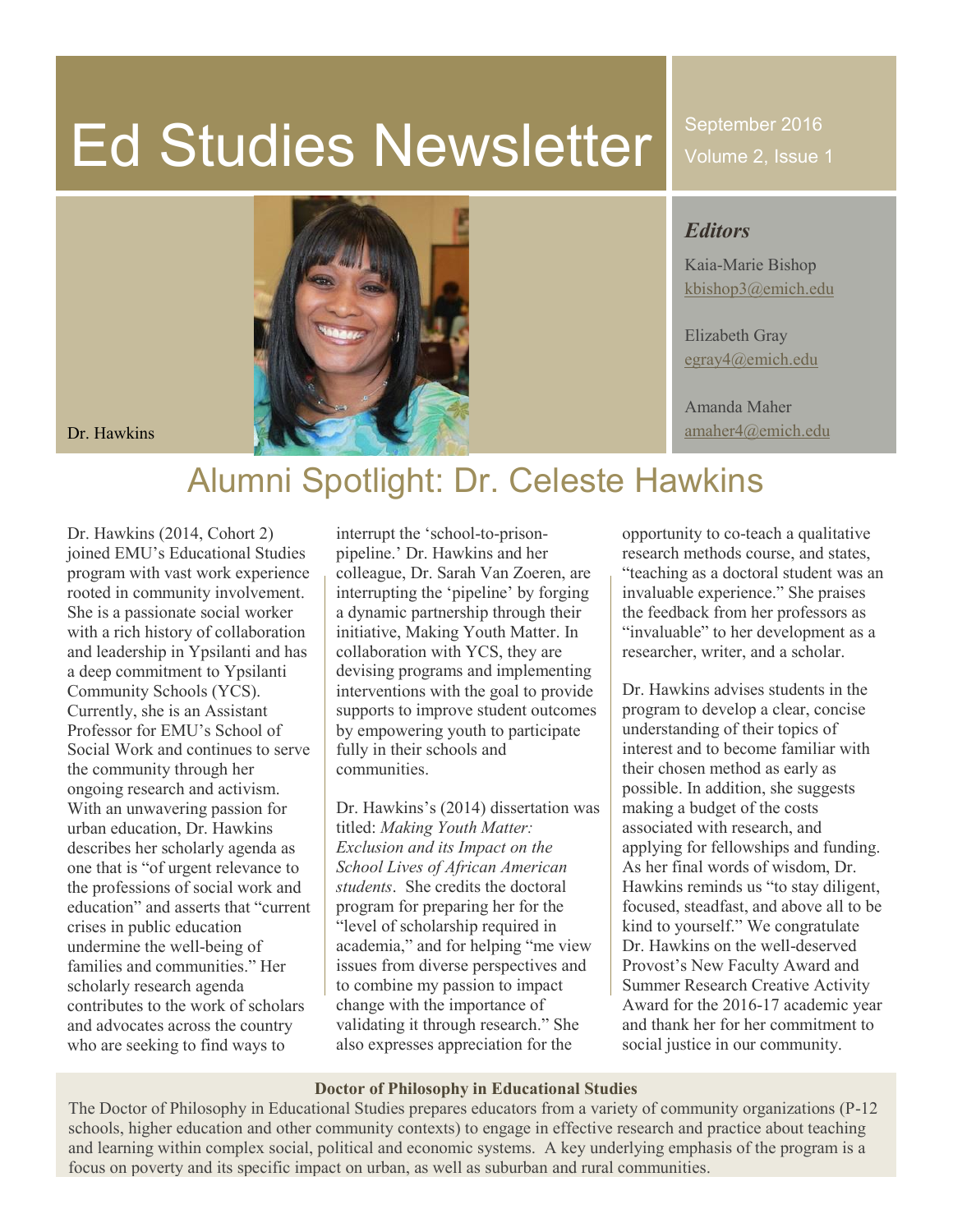## **Kudos and Congratulations!**

The following have successfully defended their doctoral dissertations:

- x **Dr. Jennifer Banks**  (Cohort 2)
- x **Dr. Marva Brooks**  (Cohort 3)
- x **Dr. Cristal Nichols**  (Cohort 3)

**Rose Luster-Turner** (ABD, Cohort 1) successfully passed her comprehensive exams

# **Mark Your Calendars**

**Social Foundations of Education Fall Conference** October 21, 2016 Ypsilanti, Michigan

**[American Educational Studies](http://www.educationalstudies.org/conference.html)  [Association](http://www.educationalstudies.org/conference.html)** November 2-6 Seattle, Washington

# **[Literacy Research Association](http://www.literacyresearchassociation.org/index.php)**

November 30-December 3 Nashville, Tennessee

**Graduate at the Podium** November 18, 2016 Ypsilanti, Michigan Proposals due October 5, 2016

**Graduate Research Conference** March 24, 2017 Ypsilanti, Michigan

#### **Zotero Library Demonstrations** (Halle Library, Room 111)

| October 1 | $10:30 - 11:45$ |
|-----------|-----------------|
| October 4 | $9:30 - 10:45$  |
| October 5 | $5:30 - 6:45$   |

If you plan to attend a workshop, please send an email with which demonstration you plan to attend to librarian Keith Stanger [\(kstanger@emich.edu\)](mailto:kstanger@emich.edu).



# The Forging of a Sustainable Friendship

The relationship between EMU and University of Tampere (UT) began with a serendipitous encounter, but what continues to bind us is a shared pursuit of education, ethics, and ecological justice. In 2013, Dr. Rebecca Martusewicz from EMU's Social Foundations of Education and Educational Studies programs, and Dr. Veli-Matti Värri, philosopher of education, were paired together to organize a preconference seminar at the American Educational Research Association's (AERA) annual meeting. With common passions, their initial collaboration evolved into an enduring relationship between our two universities. Dr. Värri has returned to EMU as the keynote speaker at the annual EcoJustice Conference, and after being invited to UT as a guest lecturer in the summers of 2013 and 2014, Dr. Martusewicz earned a Fulbright Award to Finland to continue her research. She has also used her award to create two scholarships one at UT and another here at EMU— so that students from both universities may continue the EcoJustice conversation.

In spring of 2016, John Mullen (Cohort 7) of the Educational Studies doctorate program was awarded the scholarship and traveled to Finland with Dr. Martusewicz. His research interests concern the theoretical conjunction

of ecology and education, and he further explains, "I am interested in those places that either enhance or undermine the interdependencies of our human and more-than-human lifeworlds." John also wants to "learn to cultivate an ecological sensibility in our educational research and practice." While in Finland, he joined Dr. Martusewicz in a seminar that she and her husband offered at UT, as well as at a secondary school in Turku. John adds that our partnership offers a "fantastic opportunity" for students in EMU's College of Education.

This semester we are fortunate to have Jani Pulkki visiting us again from UT. He is a pedagogical studies PhD student in their teacher education department. Jani has previously presented at EMU's EcoJustice Conference, and he is currently here completing his dissertation. He describes his research as "virtueethical…an analysis of educational problems of competition in wide terms." In addition, he has published articles on contemplative pedagogy, [which can be viewed here.](https://uta-fi.academia.edu/JaniPulkki) During this scholarly visit, Jani spends much of his time submerged in writing, and adds, "I am grateful to my EMU colleagues who have been hospitable, friendly, and helpful with both academic and non-academic pursuits."

*If you are interested in EcoJustice and traveling to Finland, please contact Dr. Martusewicz at [rmartusew@emich.edu.](mailto:rmartusew@emich.edu)*